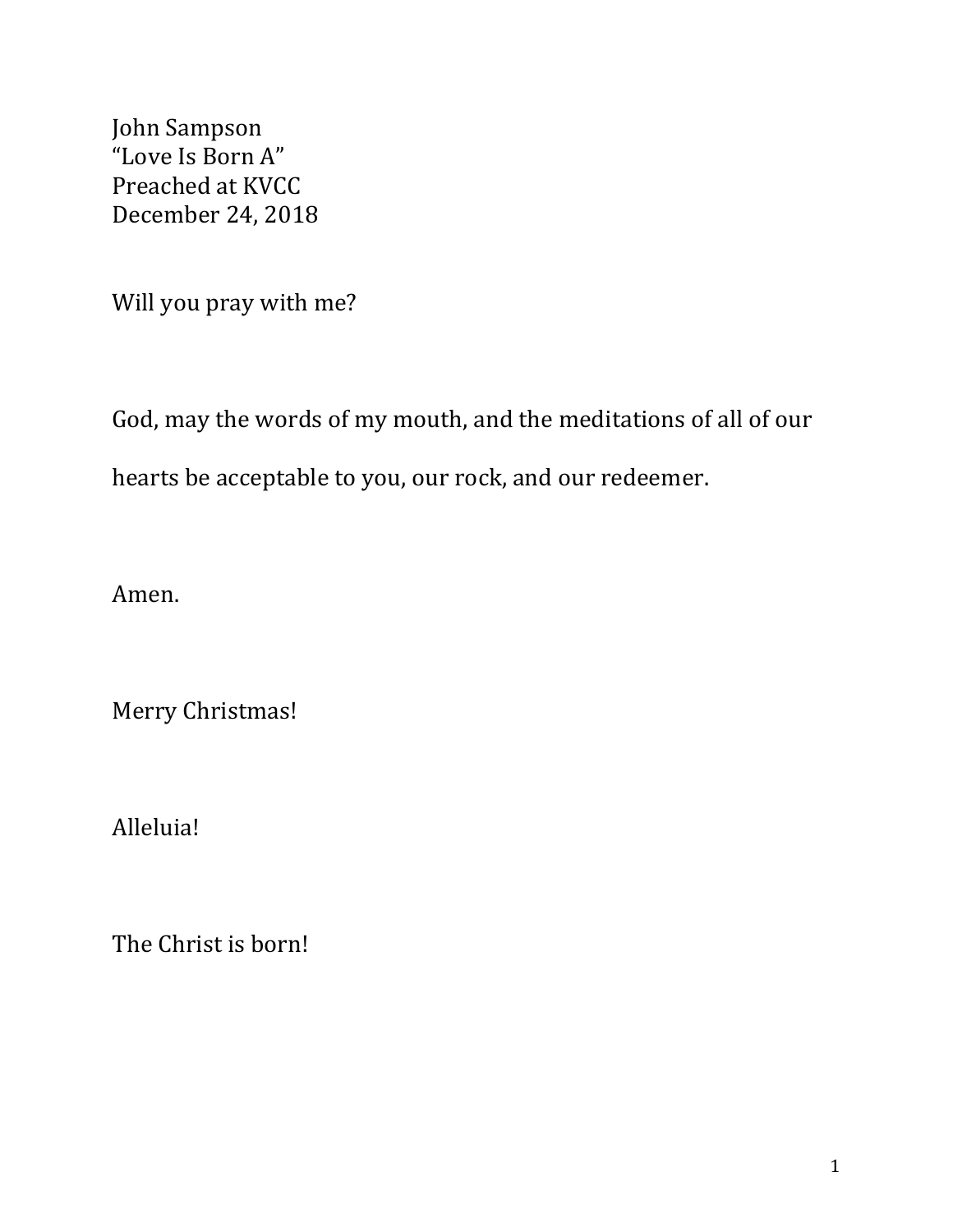Tonight we celebrate the birth of God's greatest gift to her children. Tonight we celebrate and remember the birth of Jesus the one we call the Christ. We remember how he was born in a manger, under the songs of angels, and amidst the grunts and groans of the farm animals that surrounded his family that star-filled night. We hear this story from the writings of our spiritual ancestors, from the readings of the prophets and the gospel writers.

But we also hear the story of Jesus' birth in the carols we sing together tonight, and in the anthems that our choirs share with us. We hear the story of the nativity processed through the life experiences of composers and musicians who never knew Jesus in the flesh, who never physically stood at the side of the manger, and who never looked in to see a newborn baby sleeping in peace. We hear the story of the birth of the Christ told once again by people just like you and me.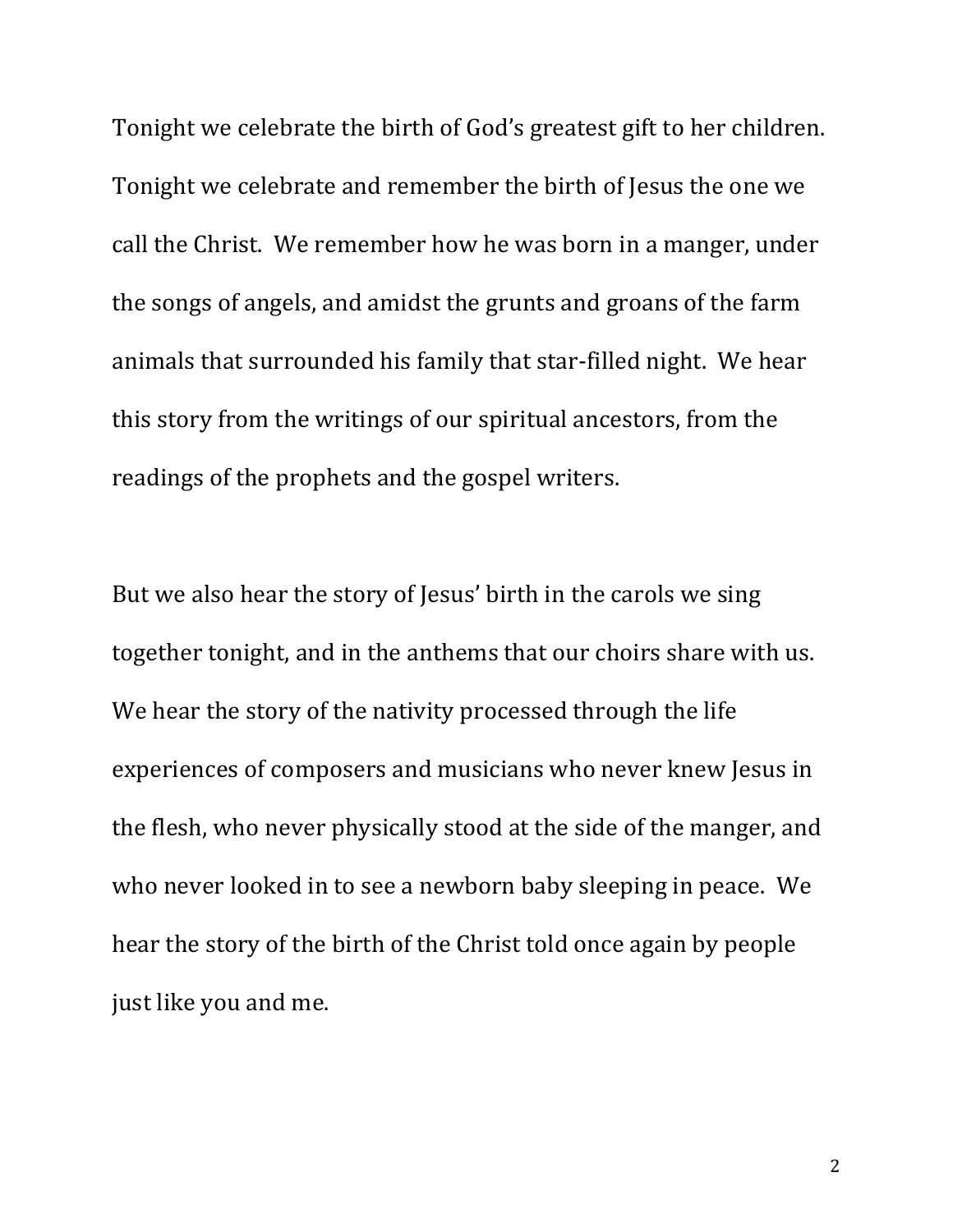So, what's your favorite Christmas carol?

What's the carol you find yourself singing out of the blue sometime in July when you're at the beach, or hiking up in the mountains, or maybe when you're vacuuming your living room?

[Carol titles shared]

Those are all good ones.

We had a carol sing at the end of last week. And at one point we were deciding what the next carol would be, and someone, it might have been Lynn said to everyone, "Spoiler alert…they're all the same story."

And he's right.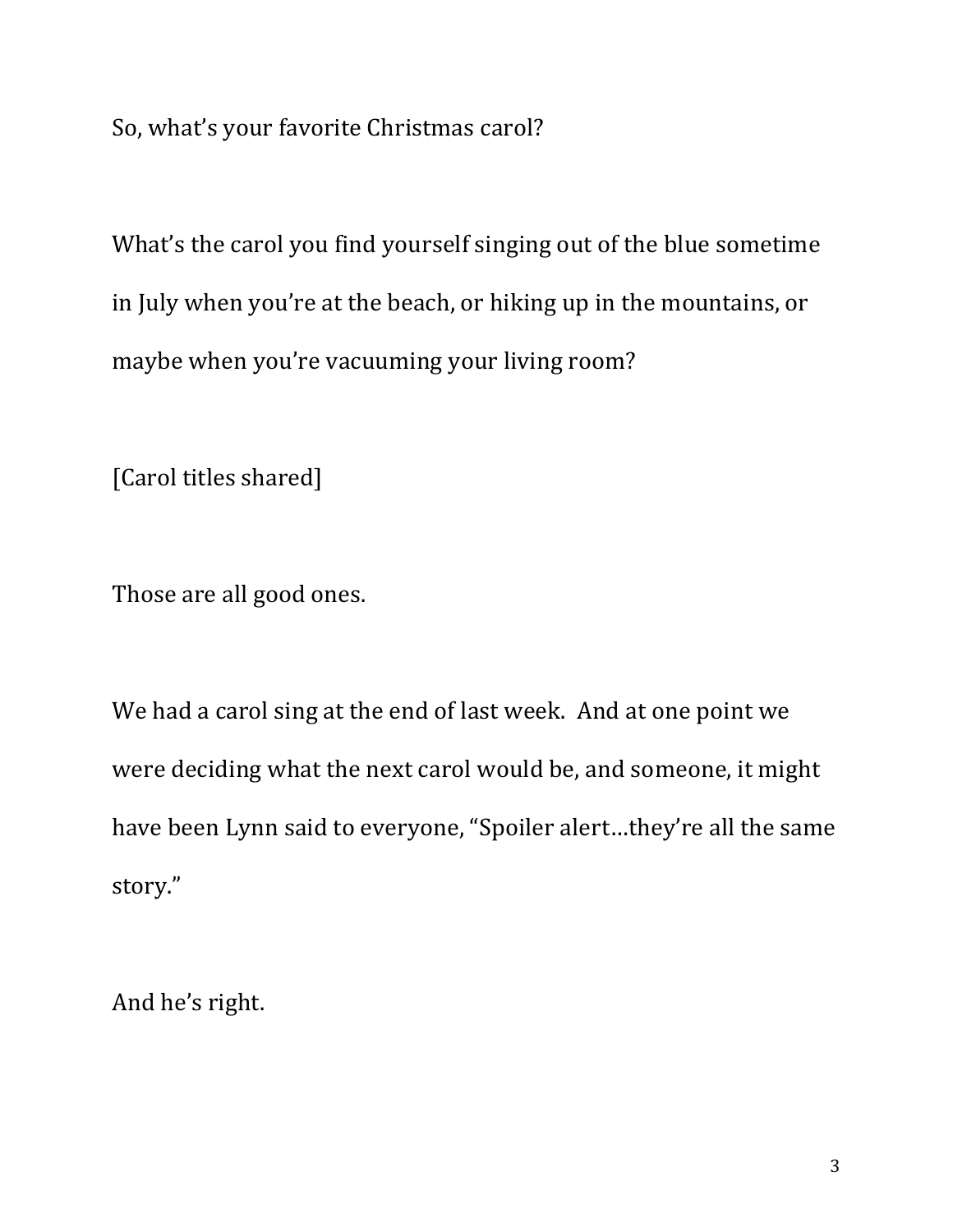All of the carols we sing during the Christmas season are about the same story.

They are all about the story of Love.

They're about the love between God and her children.

And they're all about preparing our hearts to receive God's love, and to recognize when it is born among the brokenness of our lives.

This love is expressed in the birth of a child named Jesus. Jesus who will grow up and teach us what God's love for us looks like, and what it looks like to love God back. And he will teach us perhaps the even more difficult lesson of what it looks like to love each other.

I think the reason we don't have just one Christmas carol, other than the fact that Advent and Christmas would become really dull really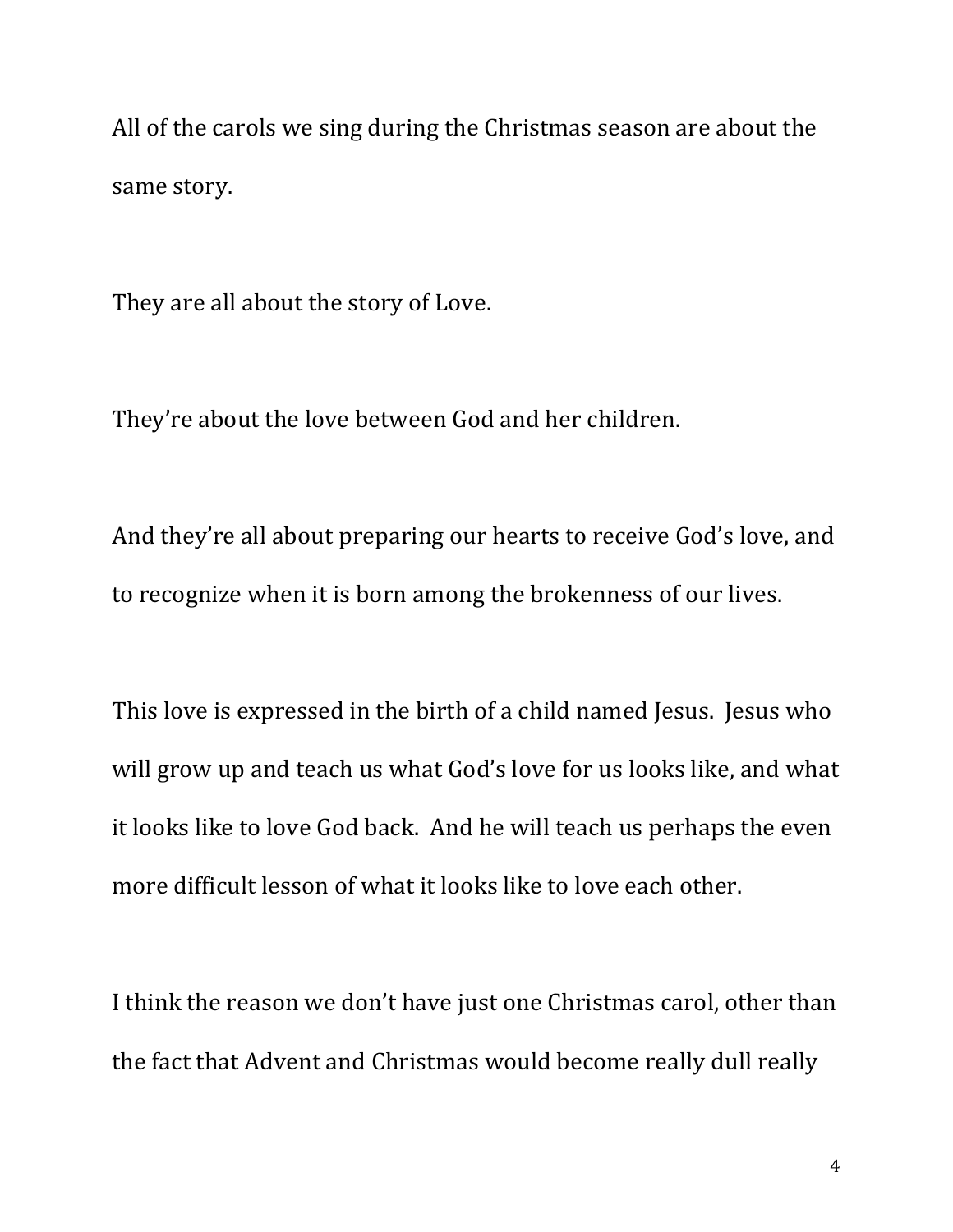quickly, is that each carol we sing during this season shows us a different side of the love we are celebrating tonight.

Out of all of the carols that are contained in our carol books, out of all the carols you shared as your favorites, out of all of the carols that remain unnamed tonight, we opened our worship by singing People Look East.

Now this is a carol that might not be so familiar to many of us; it's not as popular as a Silent Night or a Hark the Herald Angels Sing! But I've loved this carol ever since I first heard it, and wanted to share it with all of you because it's fun to sing, and because it teaches us about love.

The lyrics of People Look East reminds us that to receive Love, to receive the Christ child born this night into our own lives, is not a passive action on our part. It requires work. Yes, God's love

5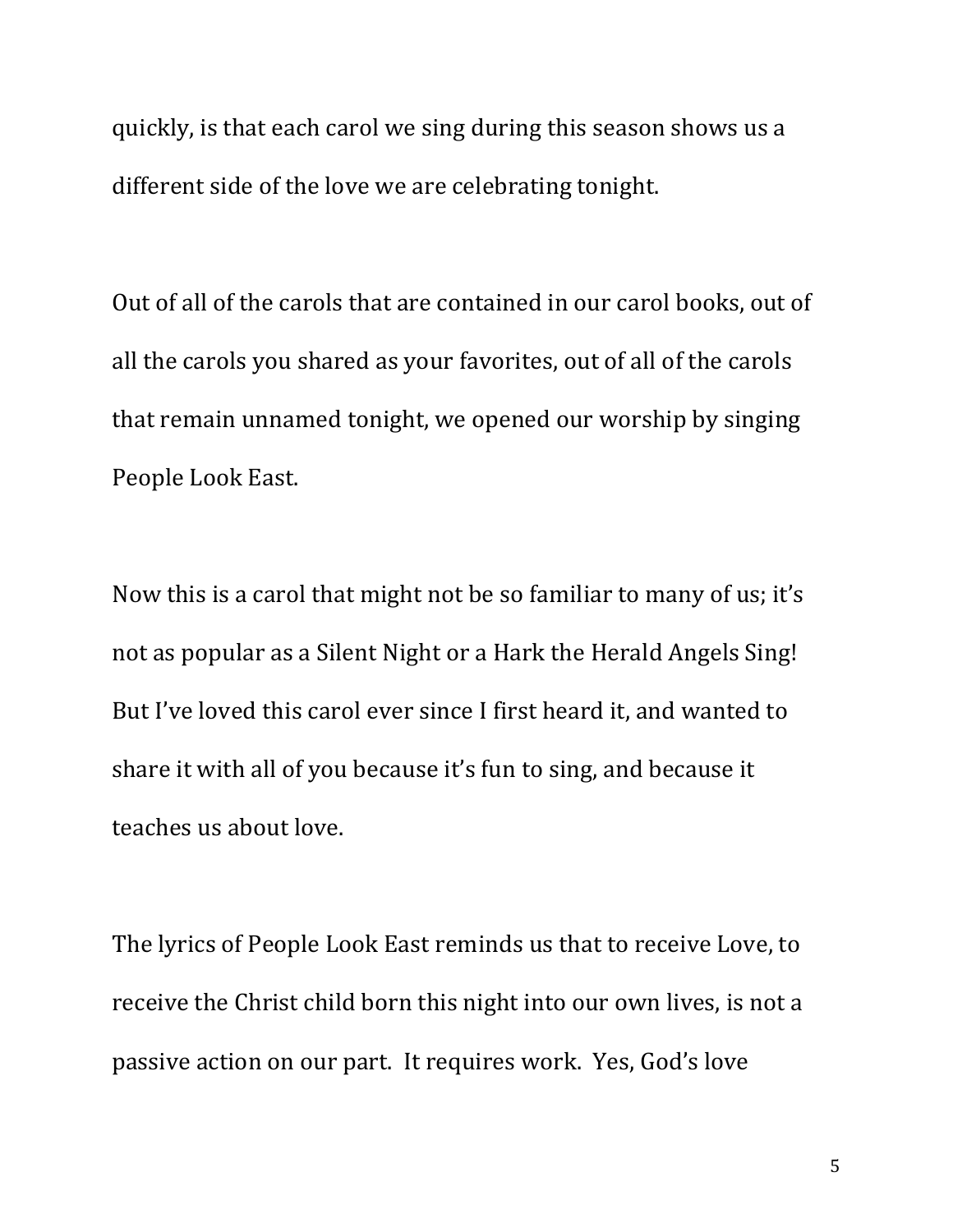expressed in the birth of Jesus is a gift, but a gift that requires something of us, something of our own hearts.

Just like we have decorated our homes, just as we have erected the symbols of our holiday, of our holy day, just as we have put up our Christmas trees, lit our candles, and hung our wreaths, we must also ready our hearts for Emmanuel, for God among us.

And we do this through acts of compassion and selflessness. Jesus tells us in the gospel of Luke that the spirit of God, the spirit of Love, is on him, because she has anointed him to proclaim good news to the poor. She has sent him to proclaim freedom for the prisoners and recovery of sight for the blind, to set the oppressed free. Jesus becomes a reflection of God to the degree that he works acts of love and liberation in the world. We open ourselves to love, and can become reflections of God's dream for all of her children, to the extent that we work acts of love and liberation in our world.

6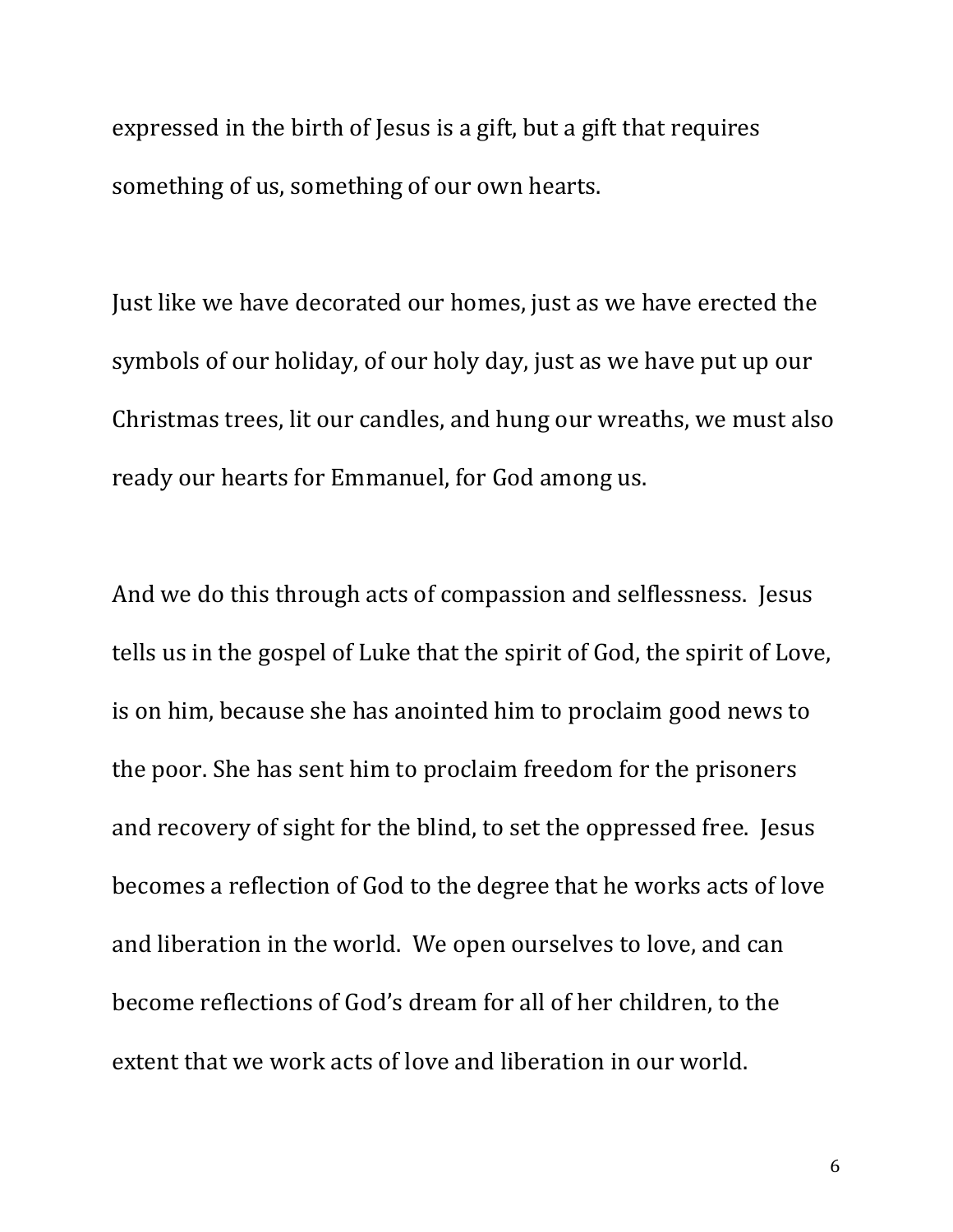The Christ is not just born a time long ago. His birth is not just a historical artifact. Christ's birth is an ongoing invitation that God is extending to all of her children tonight certainly, but also tomorrow, and the day after that, to do the works of love in our world.

And on this night when we remember the birth of Jesus in a manger, our carol People Look East reminds us that Love comes not just in one form, not just in the form of a vulnerable baby, but also as a guest, and as a rose, as a bird, and as a star, and also as a Lord. Christmas comes in many forms and our carol asks us to open our eyes and be open to the ways God's love comes to us in unexpected ways, and from surprising directions.

Where is love looking to be born in your life right now?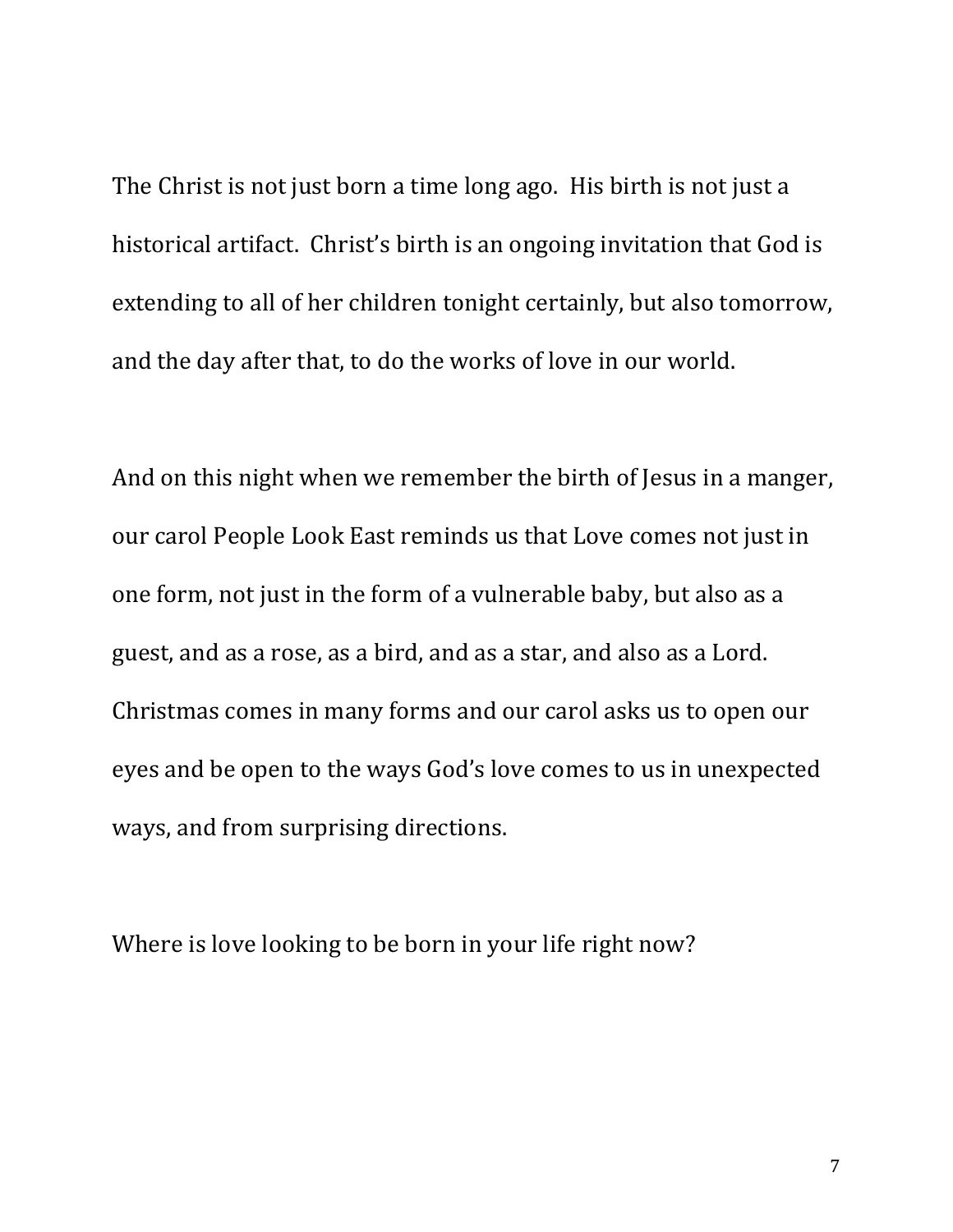How is the love of God unexpectedly showing up in the ordinariness of your day-to-day comings and goings?

How you answer these questions will give you the first lyrics to a carol you can write based on your own experience of love. It might not be a carol as popular as Silent Night, or Hark the Herald Angels Sing, but it might just be a carol that you find yourself singing unexpectedly on day in July as you mow your grass, or find yourself hiking up Haystack, or looking out over the ocean while sitting on the beach, or even vacuuming your living room.

Because your carol will be about that same old story that all the other carols ever written are about.

It will be about love.